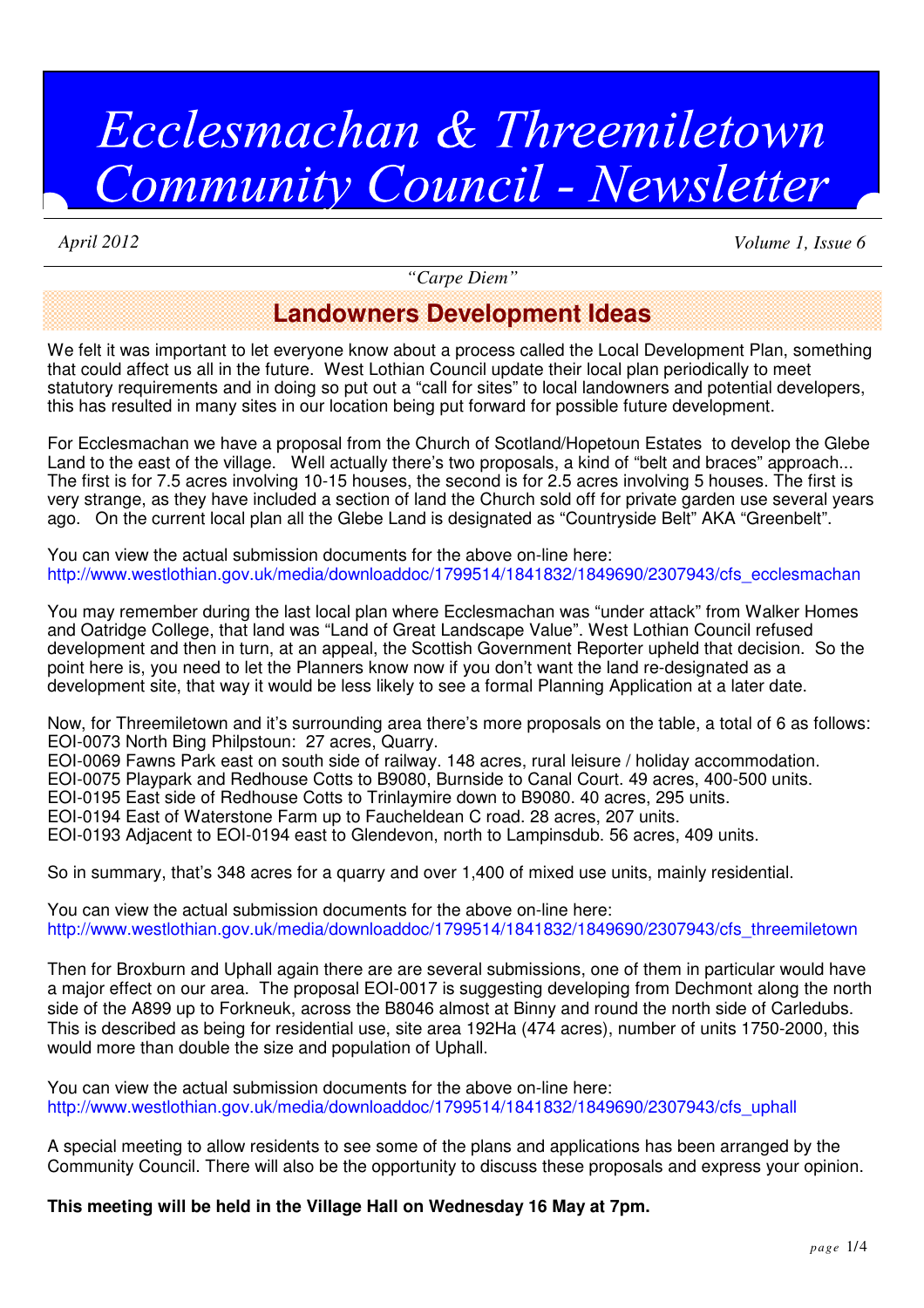## **Community Council Update on Traffic and Pedestrian Safety**

Following our path since the public Road Traffic & Safety meeting held in April 2006, your Community Council has continued to campaign for safer roads and pavements for all in and around our villages. Since the meeting in 2006 we have held regular update meetings with West Lothian Council Officers, not only to monitor progress with the various requests, but to make comment on more recent events affecting the B8046 & B9080.

As part of this process, prior to one of our update meetings, we conducted a full survey of all traffic safety signs and pavements, entering any issues we found into the ongoing discussion. These ranged from accident hotspots to holes in pavements, some may have noticed some recent activity / changes and... there's more in the pipeline.

Here's a short list of items from **our** list that are already in place:

New pedestrian safety island installed on B8046 at Byburn junction. Road markings re-painted on B8046 in both villages.

B8046 at Tar-Hill re-surfaced and Anti-Skid coating replaced. Electronic overspeed indicators installed at Binny, Tar-Hill and now in Threemiletown. All non-working illuminated signs have new lamp units installed and signs cleaned. Pavements on B8046 Ecclesmachan / Binny have been cleaned and patched. Foliage near signs and / or overhanging pavements has been cut back.



On the agenda and valid future changes from that list to take place soon are:

Speed reduction from 60mph to 50mph B8046 between Ecclesmachan & Threemiletown. Extension of 40mph speed limit further south on the B8046 at Threemiletown. Removal of old lamp-posts in Threemiletown and resurfacing pavement. Installation of warning signs on B8046 for hidden junction at Huntercolme Hospital / Binny Plants entrance. New chevron sign for staggered junction at Greendykes North Road / bend B8046 at Binny.



Also agreed from the agenda but longer term and funding dependant are:

Addition of pedestrian safety island on B8046, crossing west/east to follow pavement. Removal of hump on B8046 in Threemiletown. Installation of traffic lights at staggered junction B8046 / B9080 Threemiletown B8046 Ecclesmachan village speed tables. B8046 Ecclesmachan crash barrier upgrade.



A full and up-to-date status report document for this project can be viewed from the link at:



http://www.ecclesmachan.org.uk/news.htm

# **Community Council AGM**

The AGM of the Ecclesmachan and Threemiletown Community Council will be held in the village hall at 7.00pm on **Wednesday 2nd May.**

Any resident who has an interest in becoming involved with the Community Council is urged to attend. We do need your support if we are to continue to represent the local community.

Similarly, if you have any local issues you wish to bring to our attention, please do come along and speak up. An opportunity for general questions will be given towards the end of the meeting.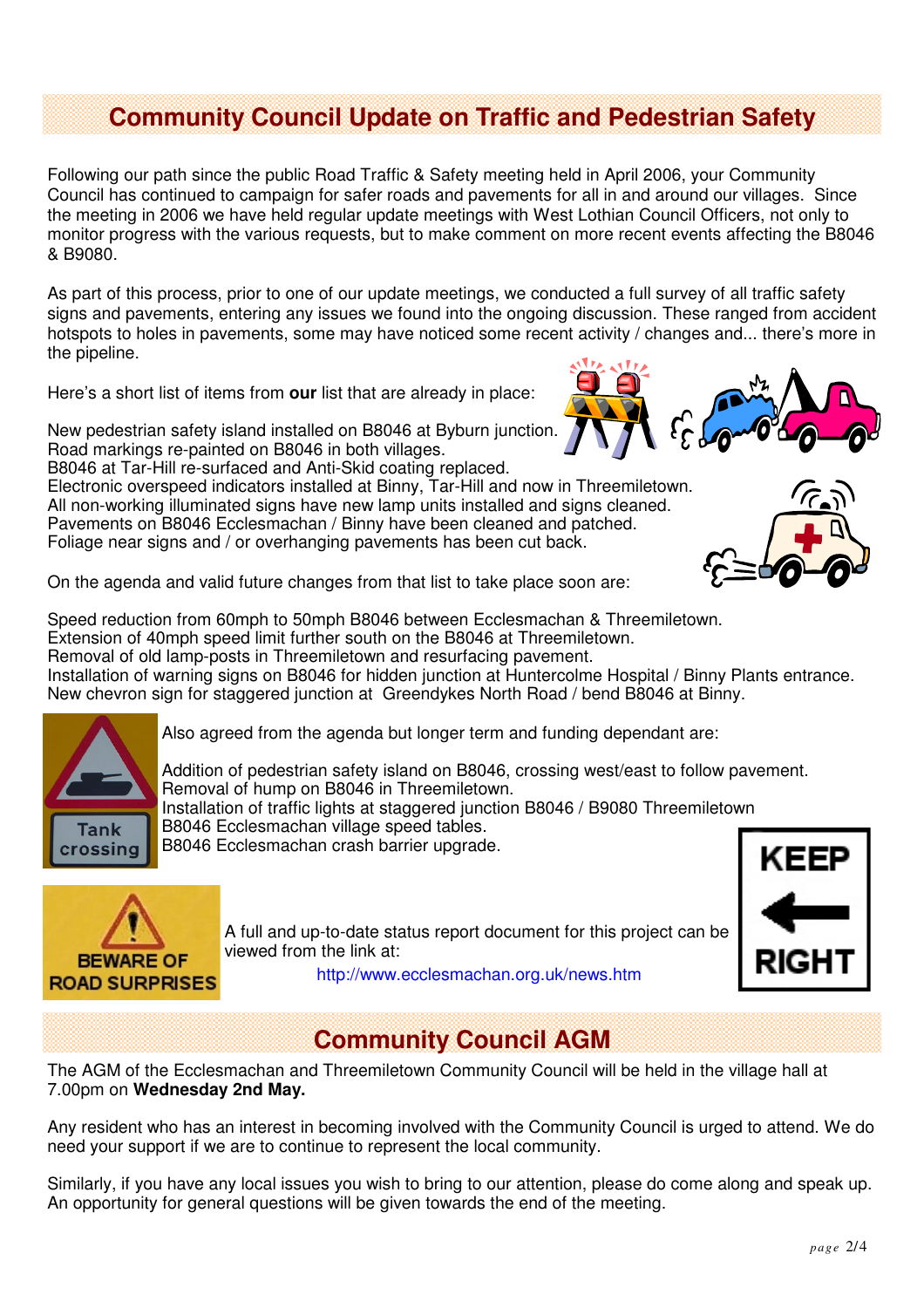### **Local Paths Projects**

Last year, just a few months after the Community Council paths project was completed, one of our gates was stolen from the path between Ecclesmachan and Longmuir. We were successful with a Special Project Grant application and received funding not only to replace the gate, but also to purchase materials to add several additional security measures to all the gates on the paths. To help with security Lothian and Borders Police donated a bottle of Enigma Tag marking fluid, so the gates are now all marked with a coded ultraviolet tag which is registered on the national security register.

This year we had hoped to complete a new project to link the path from Uphall to Binny Craig with the path from Ecclesmachan to Longmuir using an old registered Right of Way (LW150). The route would have taken walkers down the slope to the south-west of Binny Craig (with new steps on the steep slope), then north under the west face alongside a pond and out onto the farm-track at Hangingside. From here there's a choice to go west (left) to Longmuir or east (right) to Ecclesmachan. However, due to various difficulties encountered during negotiations with the landowner, we recently decided to abandon that project.

Obviously we were disappointed to have to make that decision, as this section of path would have linked two major countryside paths in the area and provided longer routes for people to use safely. However, this is a recognised Right of Way and can be used in its present state, just be aware that there is a very steep section and some muddy bits on the route, but with some care it's an enjoyable walk.

Meantime as the grass starts to grow, preparation is under way for summer maintenance on the three paths we have "adopted." Our brush-cutting machines (petrol powered strimmers) have been serviced and will be in action a bit earlier this year with the first cut planned for the end of April. If you are in a position to help with this maintenance we would be glad of some assistance, the work ranges from strimming long grass to trimming back side growing bramble shoots and from clearing ditches to applying wood preservative. You can download a copy of our volunteer form from the web address shown below, simply fill out and drop it off at the village hall, marked for the attention of the Community Council.

Download from http://www.ecclesmachan.org.uk/documents/paths\_volunteersheet\_2012.doc **OR** contact us by email via: http://www.ecclesmachan.org.uk/cont.htm

## **Village Hall**

Since the repainting work carried out in July 2011, the Village Hall Management Committee have continued in their quest to upgrade and modernise the hall to provide a comfortable venue for a wide variety of uses.

Our recent Community Council meetings have certainly been more comfortable, as we now have soft seats to sit on and we have also enjoyed some heat from the radiators instead of relying on hot air and two layers of thermals!

This is a valuable community resource and we hope everyone will support the Hall Committee in their endeavours, make more use of the Hall and take part in the various events held there.

The AGM for the Ecclesmachan & Threemiletown Village Hall Association will be held on **Tuesday 15th May 2012 at 7:15pm.** Everyone is welcome & refreshments will be served.



## **Olympic Flame Visiting Broxburn**



Scotland's moment to shine

The Olympic Flame will pay an historic visit to West Lothian on Wednesday 13th June and local residents are being invited to join the party.

The first stop in West Lothian will be at an event for schools at the magnificent Hopetoun House where it will be greeted by more than 500 school children.

The convoy will then visit Broxburn where at 5.20pm the Olympic Torch Relay will continue along North Greendykes Road, East Main Street and Newhouses Road carried by Torch Bearers wearing white and gold uniforms.

To mark the occasion a number of events and activities for residents, visitors and children are being organised during the afternoon in Broxburn leading up to Olympic Torch Relay's visit.